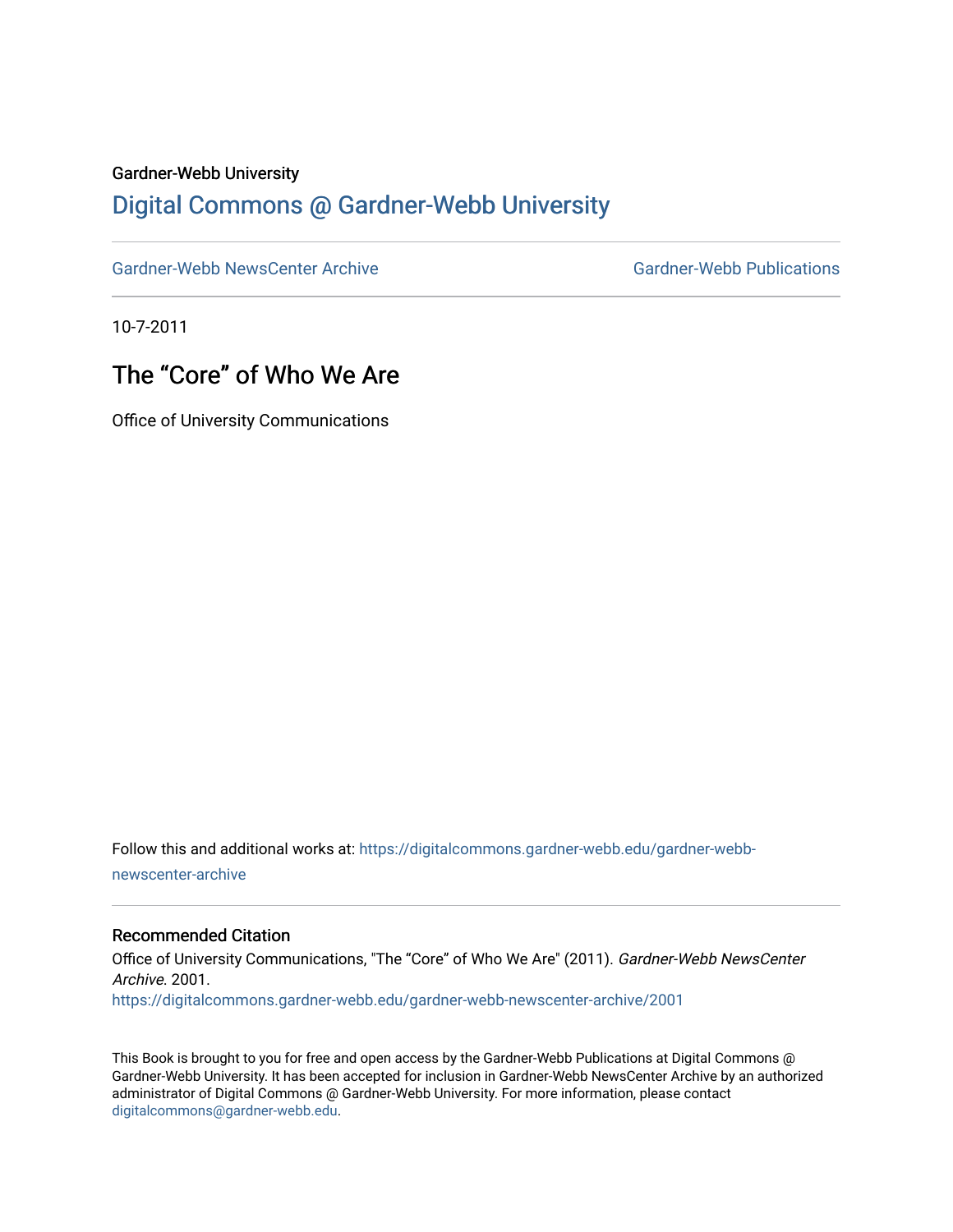# **The "Core" of Who We Are**

**webpublish.gardner-webb.edu**[/newscenter/the-core-of-who-we-are/](https://webpublish.gardner-webb.edu/newscenter/the-core-of-who-we-are/)

Office of University Communications **October 7, 2011 October 7, 2011** 

*Study Rates Gardner-Webb's Core Curriculum in the Nation's Top Two Percent*



Watch Video [At: https://youtu.be/liVYWdX1HKo](https://youtu.be/liVYWdX1HKo)

Gardner-Webb University's core curriculum ranks in the nation's top two percent for quality and breadth, according to the 2011-2012 *What Will They Learn?* study by the American Council of Trustees and Alumni (ACTA). The study rated all the major public and private colleges and universities in all 50 states—a total of 1,007 four-year institutions—on an "A" through "F" scale. Gardner-Webb was among only 19 schools—and the only school in the Carolinas—to earn an "A."

ACTA argues that for students to gain the knowledge and values necessary for responsible democratic citizenship, they should be required to take the following seven core subjects: composition, U.S. government or history, economics, literature, math, science, and foreign language at an intermediate level. "A"-rated schools require at least six out of the seven core courses, while "B" schools require four or five out of seven. There were 371 schools to earn ACTA's "B" rating, and more than 60% of schools earned a "C" or worse.

"The beauty of our core curriculum," said GWU President Dr. Frank Bonner, "lies in its diversity, its versatility. No matter the career field our graduates ultimately choose, their core classes provide the foundational knowledge, attitudes, values, and learning skills to enable them not only to achieve professional success but to lead fulfilled and productive lives